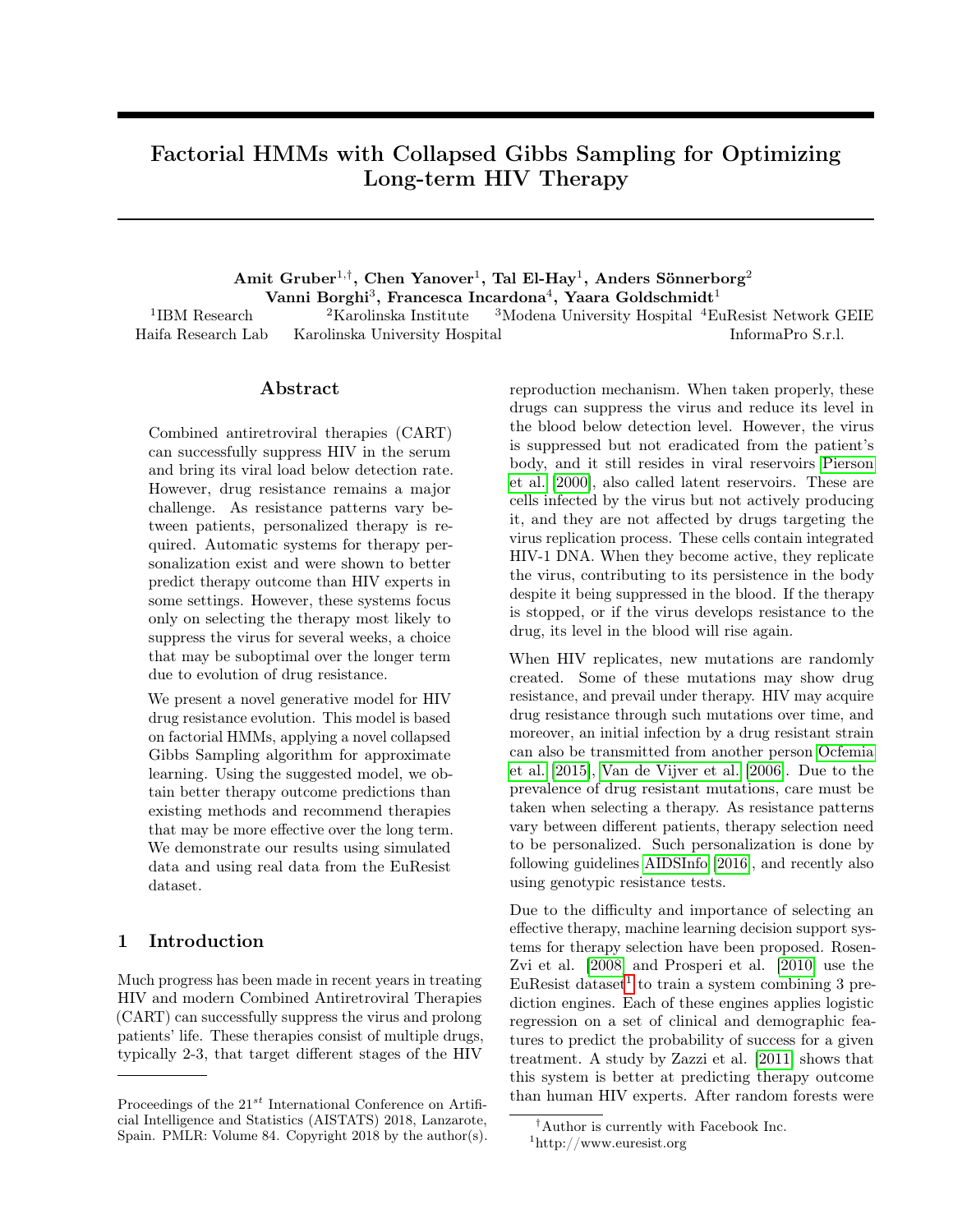shown to outperform SVM and artificial neural networks in [Wang et al.](#page-9-3) [\[2009\]](#page-9-3), Revell et al. [\[2014\]](#page-8-4) used the HIV-RDI dataset<sup>[2](#page-1-0)</sup> to train random forest using clinical features to predict therapy outcome. They showed that prediction accuracy is not harmed when genotype information is not available. A similar result was published by [Prosperi et al.](#page-8-3) [\[2010\]](#page-8-3).

While these systems are successful in optimizing therapy outcome in a range of several weeks (8-24 weeks), their performance significantly deteriorates when predicting therapy outcome in a longer range (48 weeks). Further, these systems do not consider the effect of the selected therapy on the evolution of future drug resistance and may recommend therapies that are suboptimal in a longer term. In a recent study, Prosperi et al. [\[2016\]](#page-8-5) study therapy time to failure. Aiming to optimize treatments outcome in the long term, in this paper we suggest a novel generative model for drug resistance evolution.

With the increasing availability of electronic health records (EHR), graphical models have been suggested to model disease progression: Krishnan et el. [\[2016\]](#page-8-6) model disease progression under therapy using an HMM (Figure [1a](#page-0-1)). The hidden states in this HMM correspond to the patient's health status and the observations are clinical measurements included in the EHR. Patient's health is affected by the known therapy the patient receives, whose effect is noticeable after some period of time. El-Hay et al. [\[2014\]](#page-8-7) propose structured proportional jump process for non-homogenous data, in which the model factorizes into an element that depends on time and an element that depends on system configuration. They apply their model to diabetes and HIV data. Arora and Dixit [\[2009\]](#page-8-8) use a HMM to model a certain aspect of HIV disease progression. Specifically, they model the evolution of drug resistance against a single specific drug.

We follow a similar approach and model drug resistance evolution in HIV patients using an HMM. Unlike [Arora and Dixit](#page-8-8) [\[2009\]](#page-8-8), we consider CART therapies consisting of multiple drugs. Using a standard HMM to model resistance against multiple drugs would require an exponentially large state space to represent all the combinations of possible virus resistance against each one of these drugs. Further, as therapy may be altered over time, such an HMM would need to represent the possible virus resistance against each one of the drugs in the arsenal. Instead of using a standard HMM, we use a factorial HMM [Ghahramani et al.](#page-8-9) [\[1997\]](#page-8-9) consisting of multiple chains interconnected through the observation (Figure [1b](#page-0-1)). In our case, each chain corresponds to a possible resistance with respect to a specific drug and

its evolution over time, and the observation connecting the chains is the therapy outcome. Using this factorized representation, we avoid the exponential state space representation. The main contributions of this paper are: (1) A novel graphical model for modeling disease progression under combined drug therapy. Specifically, we apply this model to the evolution of drug resistance in HIV patients taking CART (therapy) and model patient's adherence to the therapy. (2) We use this graphical model to recommend a series of treatments that are effective over the long-term. (3) A novel collapsed Gibbs Sampling algorithm for Factorial HMM in general and for the suggested model specifically, different from the previously suggested approximate learning approaches including Gibbs sampling (non-collapsed).

# <span id="page-1-1"></span>2 FResist: A Generative Model for Drug Resistance Evolution

HIV is typically treated with combined antiretroviral therapy (CART): a combination of multiple (usually 2-3) compounds given in a single pill that needs to be taken daily by the patient. If taken properly, and if the virus is sensitive to at least one of the compounds in the CART, the therapy may succeed and prevent the virus from multiplying (but not eradicate it from reservoirs). If the virus is resistant to all the compounds in the CART, the therapy is expected to fail.

We suggest a novel generative model for the evolution of HIV drug resistance under CART. This model, which we call FResist, is a special case of factorial HMM where each of its  $K$  chains represents the sensitivity or resistance of the virus to a specific compound  $k$  and its possible evolution. We first describe the components of a single chain and the relation between them. Then we describe the interchain relation to the treatment outcome and provide a full generative process. In Section [2.1](#page-3-0) we extend the model to account for patient adherence.

HIV acquires drug resistance through mutations. When the virus replicates, mutations are randomly created. When no treatment is taken by the patient, the wild type, which is advantageous to other mutations, outgrows and dominates other mutants. But in the presence of drugs, the wild type is suppressed and drug resistant mutations prevail [Clavel and Hance](#page-8-10) [\[2004\]](#page-8-10). Once drug resistant mutants are present in a significant amount in the blood stream, they may form latent reservoirs - collections of immune cells infected by the virus. These latent reservoirs are not affected by anti-HIV drugs as these only target the virus replication process [Pierson et al.](#page-8-0) [\[2000\]](#page-8-0). Once drug resistant mutants are present in the reservoirs, this may be viewed as acquisition of permanent resistance. We begin with a detailed

<span id="page-1-0"></span><sup>2</sup>https://www.hivrdi.org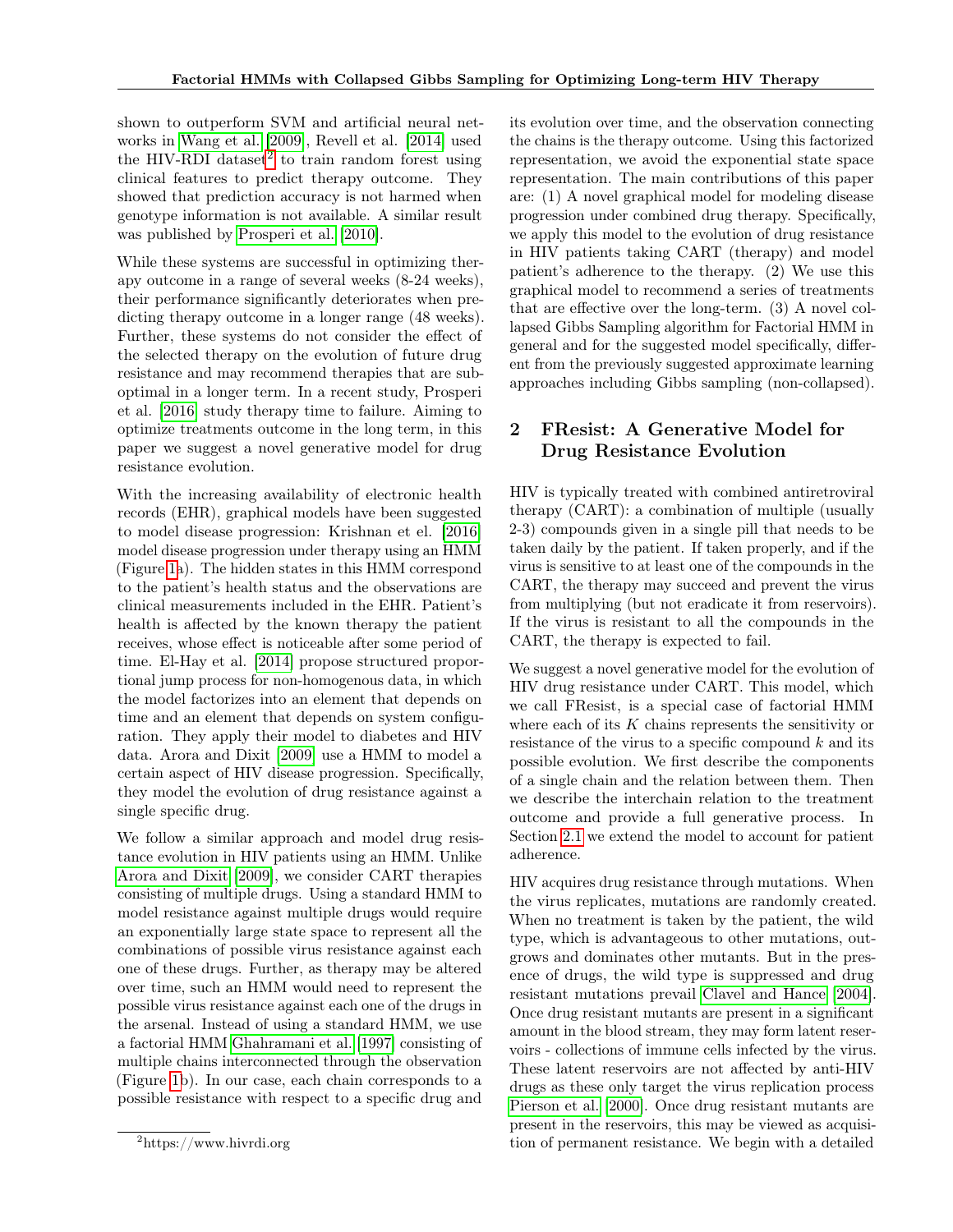

Figure 1: a. Markov model of a patient under therapy. The therapy affects the patient's health after a period of time; this effect may be observed through clinical measurements. **b.** Factorial HMM [Ghahramani et al.](#page-8-9) [\[1997\]](#page-8-9). **c.** Factorial HMM in plates notation.

description of this process for a single patient, omitting the patient specific index for simplicity of notation. We describe how mutations may be created, how resistance may be acquired, the relation to the therapy outcome and the transition to time  $t + 1$ . Then we describe the entire generative process.

Focusing on a single chain k, let  $d_{t,k}$  be a binary variable denoting whether drug  $k$  was taken at time  $t$  and let  $O_t$  be the multi-drug treatment outcome  $(O_t = 1$  for a successful treatment). Let  $m_{t,k}$  be a binary variable representing the existence of mutations resistant to drug k in the serum, and let  $R_{t,k}$  be a binary variable representing whether permanent resistance to drug  $k$ already exists (through viral reservoirs) at time  $t$ . If permanent resistance was already acquired at time t (i.e.  $R_{t,k} = 1$ ), then the drug resistant strain may also be found in the serum:  $m_{t,k} = 1$ . Otherwise, when  $R_{t,k} = 0$ , when drug k is taken  $(d_{t,k} = 1)$ , new drug resistant mutations may appear with probability  $p_k^M$ . If the drug is not taken at time  $t$ , no such mutations will prevail. Equation [1](#page-2-0) summarizes this relation:

<span id="page-2-0"></span>
$$
\Pr(m_{t,k} = 1 | R_{t,k}, d_{t,k}) = \begin{cases} 1 & \text{if } R_{t,k} = 1 \\ p_k^M & \text{if } R_{t,k} = 0, d_{t,k} = 1 \\ 0 & \text{otherwise} \end{cases}
$$
(1)

When drug resistant mutations appear in the serum  $(m_t = 1)$  and are not suppressed  $(O_t = 0)$ , these may form reservoirs, and the virus will consequently acquire permanent resistance to drug  $k$  ( $R_{t+1,k} = 1$ ). We denote the probability for this event by  $p^C$ . There are two conditions for this situation: (1) Mutations resistant to drug  $k$  have emerged, and  $(2)$  The treatment fails, i.e., no other drug taken at time  $t$  is successful in suppressing the virus. It is also possible, that viral reservoirs resistant to drug k had already existed at time t and will be preserved at time  $t + 1$ . Finally, there is also a low probability for a new infection by a strain resistant to drug k between time t and  $t + 1$ leading to the creation of a new viral reservoir. We denote the probability for this event by  $p<sup>I</sup>$ . In practice, we assume  $p^C = 1 - \epsilon$  and  $p^I = \epsilon$  for a small fixed  $\epsilon$ .

<span id="page-2-1"></span>
$$
\Pr(R_{t+1,k} = 1 | R_{t,k}, m_{t,k}, O_t) = \begin{cases} 1 - \epsilon & \text{if } R_{t,k} = 1 \\ 1 - \epsilon & \text{if } R_{t,k} = 0, \\ m_{t,k} = 1, \\ o_t = 0 \\ \epsilon & \text{otherwise} \end{cases}
$$

We place a prior  $p_k^{R_0} = Pr(R_{1,k} = 1)$  on resistance that had already been acquired by the patient before the first recorded treatment. Such resistance may be acquired due to past treatments missing from our data before  $t = 1$ , or due to an initial infection by a drug resistant strain [Ocfemia et al.](#page-8-1) [\[2015\]](#page-8-1), [Van de Vijver](#page-9-0) [et al.](#page-9-0) [\[2006\]](#page-9-0).

In combined antiretroviral therapy, the therapy is expected to succeed if the virus is sensitive to at least one of the compounds in it, for at least one k,  $m_{t,k} = 0$ . To account for deviations from this model and since medical records are prone to errors, we model the observed outcome as a noisy version of this expected outcome: Let  $O_t^E$  be the expected therapy outcome and let  $O_t$  be the therapy outcome observed in the EHR data, then

<span id="page-2-2"></span>
$$
O_t^E = \bigvee_{\{k:d_{t,k}=1\}} \neg m_{t,k}
$$

$$
\Pr(O_t = O_t^E | \vec{m}_t, \vec{d}_t) = 1 - p^N
$$
(3)

At any given time  $t$ , the observed treatment outcome,  $O_t$ , depends only on a small number of variables  $m_{t,k}$ (typically 2−3) associated with the drugs in the CART.

The generative process is as follows:

- 1. For all drug compounds  $k \in 1, \ldots, K$ 
	- (a) draw mutation probability  $p_k^M \sim Beta(\beta)$
	- (b) draw prior resistance probability  $p_k^{R_0} \sim$  $Beta(\gamma)$
- 2. draw outcome noise probability  $p^N \sim Beta(\eta)$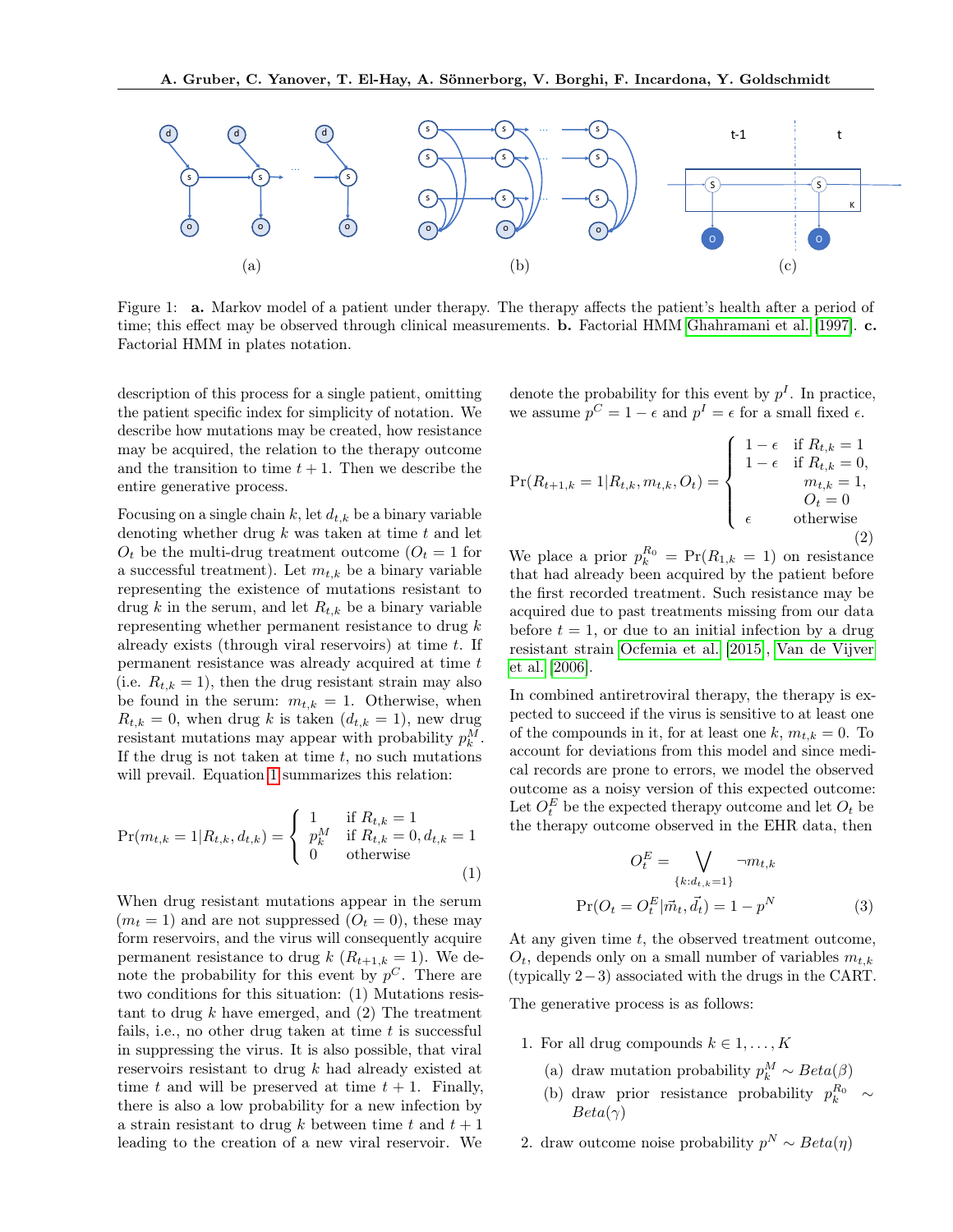3. For all patients  $i=1,\ldots,N$ 

 $(a)$ 

for t=1,...,T  
\ni. for all drugs k=1,...,K  
\nA. if 
$$
t = 1
$$
, draw  $R_{i,1,k} \sim p_k^{R_0}$ , else draw  $R_{i,t,k}$   
\n $Pr(R_{i,t,k}|R_{i,t-1,k},O_{i,t-1},m_{i,t-1,k})$ 

B. draw  $m_{i,t,k}$  conditioned on  $R_{i,t,k}$ ,  $d_{i,t,k}$ ii. draw treatment outcome  $O_t$  conditioned on  $\vec{m}_{i,t}, \vec{d}_{i,t}$ 

<span id="page-3-1"></span>where N is the number of patients and  $\beta$ ,  $\gamma$ , and  $\eta$  are Beta priors that we treat as hyper-parameters of the model. This model is depicted in Figure [2\(](#page-3-1)b).

#### <span id="page-3-0"></span>2.1 Patient Adherence

The generative process in Section [2](#page-1-1) assumes full knowledge of the drugs taken by the patient, i.e. that patients take drugs as prescribed. However, in real life, patients often fail to adhere to the prescribed drug regimen [Kim et al.](#page-8-11) [\[2014\]](#page-8-11), [Glass et al.](#page-8-12) [\[2006\]](#page-8-12). Therefore, when a therapy fails, there is now uncertainty if this is due to drug resistance or due to lack of adherence.

We extend the model described in the previous section to account for patient adherence: Let  $a_{i,t}$  be a binary variable denoting whether patient  $i$  has taken the prescribed drugs at time t, and let  $p_i^A = Pr(a_{i,t} = 1)$ be the patient specific adherence probability. Since modern CART therapies typically use a single pill that contains all therapy drugs, all drugs can either be taken or not at a specific time  $t$ , and a single adherence variable  $a_{i,t}$  for all drugs is sufficient. We extend the generative process to include adherence by adding the following steps as a prior process before the generative process described in Section [2:](#page-1-1)

1. For all patients  $i \in 1, \ldots, N$ 

\n- (a) draw 
$$
p_i^A \sim Beta(\alpha)
$$
\n- (b) for  $t=1,\ldots,T$
\n- i. draw  $a_{i,t} \sim p_i^A$
\n- ii. set  $d_{i,t,k} = a_{i,t} \wedge s_{i,t,k}$  for all  $k = 1 \ldots K$
\n

where  $s_{i,t,k}$  is a binary variable indicating whether drug  $k$  was prescribed to patient  $i$  under the therapy at time t and  $\alpha$  is a Beta hyper-parameter. Note that these additional steps only set  $d_{i,t,k}$  to the drugs taken in practice by patient  $i$  at time  $t$  which are now unobserved. Once these drugs have been set, the generative process proceeds as before. This extended model is depicted in Figure  $2(c)$ . This extension also modifies the factorial structure of the chain by adding a new interchain dependency at each time point, as the adherence  $a_{i,t}$  affects all  $d_{i,t,k}$  for all therapy drugs (for which  $s_{i,t,k} = 1$ .

#### 2.2 Related Models

FResist is closely related to Factorial HMM [Ghahra](#page-8-9)[mani et al.](#page-8-9) [\[1997\]](#page-8-9), with the addition of observed treatment, and an effect of the observed therapy outcome at time t on the hidden states at time  $t + 1$ . FResist specifies a structure on the hidden states of each one of the chains induced by the relations between R and m. Further, since CARTs consist of only 2-3 drugs, the observation in FResist at each time (therapy outcome) depends on only 2-3 chains. The two models are depicted in figures  $1(c)$  and  $2(b)$ . Modeling patient adherence adds a dependency between the chains, this time through a latent variable (Figure  $2(c)$ ).

Coupled HMMs [Brand et al.](#page-8-13) [\[1997\]](#page-8-13) are a related class of models where the chains interact during their progression. However, each chain has its own observations:  $s_{t,i}$ , the state of chain i at time t depends on the states of other chains, but the observation  $o_{t,i}$  depends only on  $s_{t,i}$ . Pan et al. [\[2012\]](#page-8-14) model influence by human interaction in a social network using coupled HMMs and employ variational EM algorithm for approximate learning. Dong et al [\[2012\]](#page-8-15) and Fan et al. [\[2015\]](#page-8-16) model disease infection in a social network using Graph-coupled HMM, a special case of coupled HHM. They take advantage of a sparse network structure to derive a Gibbs Sampling algorithm for a disease spread model. Dong et al [\[2016\]](#page-8-17) developed variational inference methods for a class of coupled HMM models for spread of an epidemic.

Our work differs from those mentioned above in the structure of the model, the algorithm we use for approximate learning and the application.

## 3 Approximate Learning

Similar to Factorial HMM and coupled HMM, exact learning in FResist is intractable. Various approaches have been suggested for approximate learning in these models, including EM and variational EM [Ghahramani](#page-8-9) [et al.](#page-8-9) [\[1997\]](#page-8-9), [Pan et al.](#page-8-14) [\[2012\]](#page-8-14), [Dong](#page-8-17) [\[2016\]](#page-8-17), EM with Gibbs sampling [Ghahramani et al.](#page-8-9) [\[1997\]](#page-8-9), [Fan et al.](#page-8-16) [\[2015\]](#page-8-16) and Gibbs Sampling for graphs with sparse connectivity between the chains [Dong et al.](#page-8-15) [\[2012\]](#page-8-15).

In this paper we suggest a novel Collapsed Gibbs Sampling algorithm for factorial HMMs in general and for FResist in particular. It differs from Gibbs sampling as in [Dong et al.](#page-8-15) [\[2012\]](#page-8-15) by integrating out the continuous variables rather than sampling them. This approach is commonly applied in topic models such as LDA [Grif](#page-8-18)[fiths and Steyvers](#page-8-18) [\[2004\]](#page-8-18) and in the context of a single HMM [Griffiths et al.](#page-8-19) [\[2004\]](#page-8-19). We derived the sampling equations for the general case of factorial HMM and we provide them in Appendix A. Here we describe the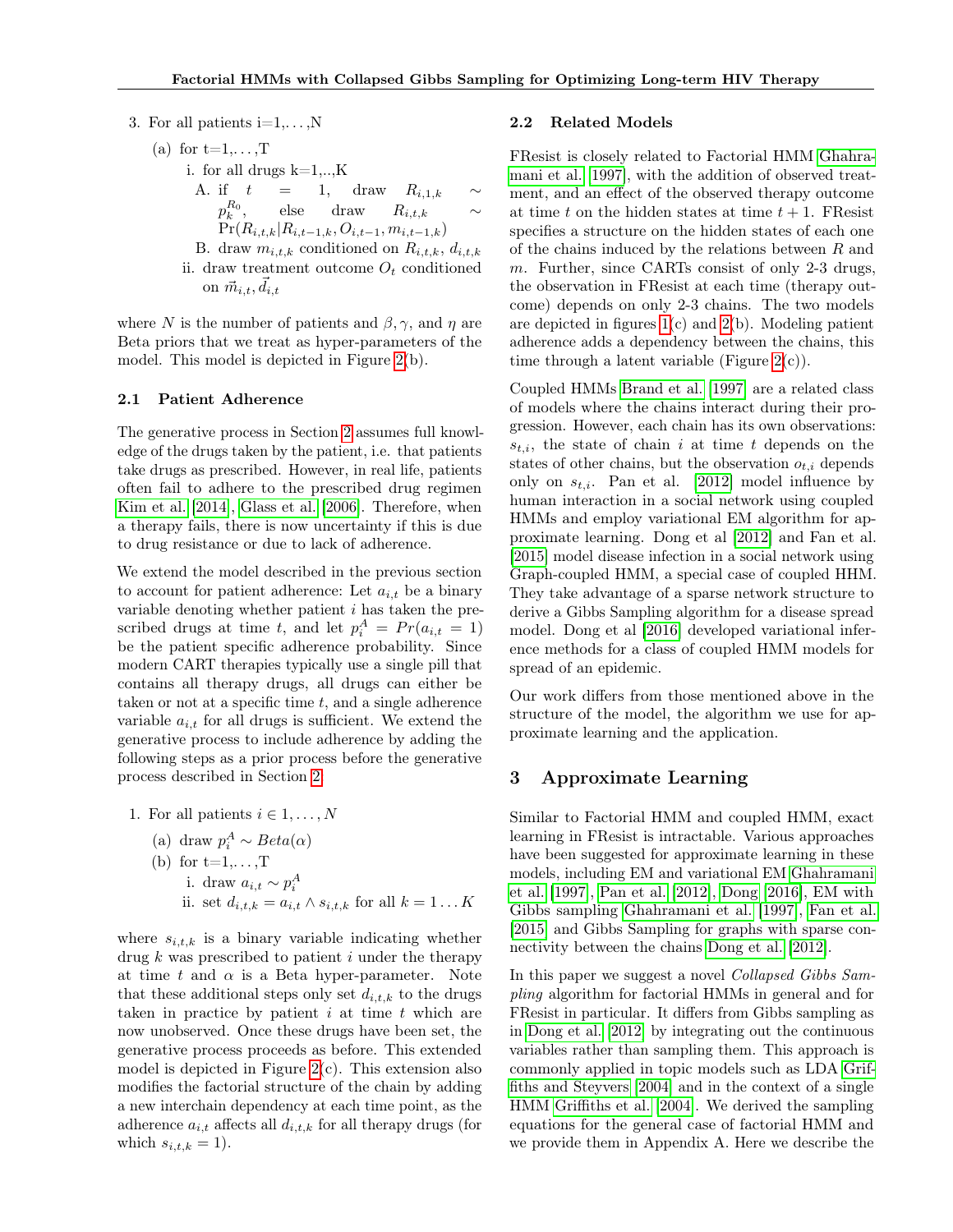

Figure 2: a. Multi-drug therapy model. Notice the addition of drugs (d) and the effect of treatment outcome on the patients health. b. The suggested model, FResist, is a special case of the model in (a). c. FResist with patient adherence (a).

sampling equations for the special case of FResist.

#### 3.1 Collapsed Gibbs Sampling for FResist

In collapsed Gibbs Sampling [Liu](#page-8-20) [\[1994\]](#page-8-20), the discrete variables are sampled while the continuous variables are integrated out. In the case of FResist, the discrete variables need to be sampled are  $m$  and  $R$ , and in the adherence model of Section [2.1](#page-3-0) also  $a<sup>3</sup>$  $a<sup>3</sup>$  $a<sup>3</sup>$ . The continuous variables that integrated out are  $p^M$ ,  $p^{R0}$ ,  $p^N$  and in the case of adherence also  $p^a$ . We assume that the Beta priors are known and set  $\epsilon = 0.01^4$  $\epsilon = 0.01^4$ .

We iterate over all patients and their treatments  $t$ , and at each iteration sample  $\vec{R}_t, \vec{m_t}, a_t$  of a specific patient conditioned on all other variables (omitting again the patient specific subscripts for ease of notation). Due to the determinstic relations between  $\vec{R_t}, \vec{m_t}, a_t$  in some cases, (e.g.  $m_{t,k} = 1$  and  $R_{t,k} = 0$  implies  $a_{t,k} = 1$ ) we sample these  $2K + 1$  variables together as a block. We use the factorization of the joint posterior distribution given in equation [4](#page-4-2) to sample them efficiently (in time linear, rather than exponential, in the number of prescribed drugs).  $\vec{R_t}, \vec{m_t}, a_t$  are sampled conditioned on all other variables, observations and hyper parameters. To simplify and shorten the equations below, we only explicitly write the variables on which  $\vec{R_t}, \vec{m_t}, a_t$ depend (and omit all others. We also omit the hyper parameters and observed prescriptions on which we always condition).

<span id="page-4-2"></span>
$$
Pr(\vec{R}_t, \vec{m}_t, a_t | \vec{R}_{t-1}, \vec{R}_{t+1}, O_{t-1}, O_t)
$$
(4)  
= 
$$
Pr(\vec{R}_t | \vec{m}_t, a_t, \vec{R}_{t-1}, \vec{R}_{t+1}, O_{t-1})
$$
  

$$
Pr(\vec{m}_t | \vec{R}_{t-1}, \vec{R}_{t+1}, a_t, O_{t-1}, O_t, )
$$
  

$$
Pr(a_t | O_{t-1}, O_t, \vec{R}_{t-1}, \vec{R}_{t+1})
$$

<span id="page-4-0"></span> ${}^3d_{t,k}$  is simply computed from  $a_t$  and the observed  $s_{t,d}$ ; formally  $a_t$  and  $\overrightarrow{d}_t$  are block sampled together.

The factorization given by equation [4](#page-4-2) implies that we first sample  $a_t$  averaging over the 2K variables  $\vec{R}_t, \vec{a_t}$ , then sample  $\vec{m_t}$  conditioned on the already sampled  $a_t$  and average over the  $\vec{R_t}$ , and finally sample  $\vec{R_t}$ conditioned on  $a_t, m_t$ .

We begin with sampling  $\vec{R}_{t}$ : The individual elements  $R_{t,k}$  of  $\vec{R_t}$  are conditionally independent given  $a_t, m_t, R_{t+1}, R_{t-1}, O_{t-1}, O_t$  and we can sample them individually:

<span id="page-4-3"></span>
$$
\Pr(R_{t,k}|R_{t-1,k}, R_{t+1,k}, m_t, a_t, O_{t-1}, O_t) \quad (5)
$$
  
 
$$
\propto \Pr(R_{t+1}|R_{t,k}, O_t, m_{t,k})
$$
  
 
$$
\Pr(m_{t,k}|R_{t,k}, a_t)
$$
  
 
$$
\Pr(R_{t,k}|R_{t-1,k}, O_{t-1})
$$

where the terms in equation [5](#page-4-3) can be computed using equations [2,](#page-2-1) and [11.](#page-5-0)

For sampling  $\vec{m_t}$ , we use the factorization  $Pr(\vec{m_t}| \ldots) =$  $\prod_k \Pr(m_{t,k}|m_{t,k' to individually sample  $m_{t,k}$$ conditioned on  $m_{t,k'}$  for all  $k' < k$  and averaged over  $m_{t,k'}$  for all  $k' > k$  as described in equations [6](#page-4-4) - [7.](#page-4-5)

<span id="page-4-4"></span>
$$
\Pr(m_{t,k}|\vec{R}_{t-1}, \vec{R}_{t+1}, a_t, O_t, O_{t-1}, m_{t,k'(6)  

$$
\propto \sum_{R_{t,k}} \Pr(R_{t+1,k}|m_t, O_t, R_{t,k})
$$
  

$$
\Pr(O_t|m_{t,k' \leq k}, \vec{R}_{t-1,k'>k}, \vec{R}_{t+1,k'>k})
$$
  

$$
\Pr(m_{t,k}|a_t, R_{t,k}) \Pr(R_{t,k}|R_{t-1,k}, O_{t-1})
$$
$$

Computing  $Pr(O_t|m_{t,k}, \vec{R}_{t-1}, \vec{R}_{t+1}, m_{t,k' requires$ averaging over all configurations of  $m_{t,k'>k}$  (an exponentially large number). We show in equation [7](#page-4-5) how to compute it in linear time. The other factors from equation [6](#page-4-4) are computed using equations [2](#page-2-1) and [11.](#page-5-0)

<span id="page-4-5"></span>
$$
Pr(O_t | m_{t,k' \le k}, O_{t-1}, \vec{R}_{t-1,k' > k}, \vec{R}_{t+1,k' > k})
$$
(7)  

$$
\propto \sum_{o=0,1} \sum_{m \in M_o} \left[ Pr(O_t | O^E(\vec{m_t} = o)) \right]
$$
  

$$
Pr(\vec{m}_{t,k' > k} | a_t, R_{t-1,k' > k}, O_{t-1}) Pr(R_{t+1,k' > k} | O_t, m_{t,k'}) \right]
$$

<span id="page-4-1"></span> $4\epsilon$  (or  $p^C$  and  $p^I$ ) could be integrated out exactly like the other probabilities in the model. In practice, setting  $\epsilon = 0.01$  proved sufficient and simplifies the presentation of the sampling algorithm.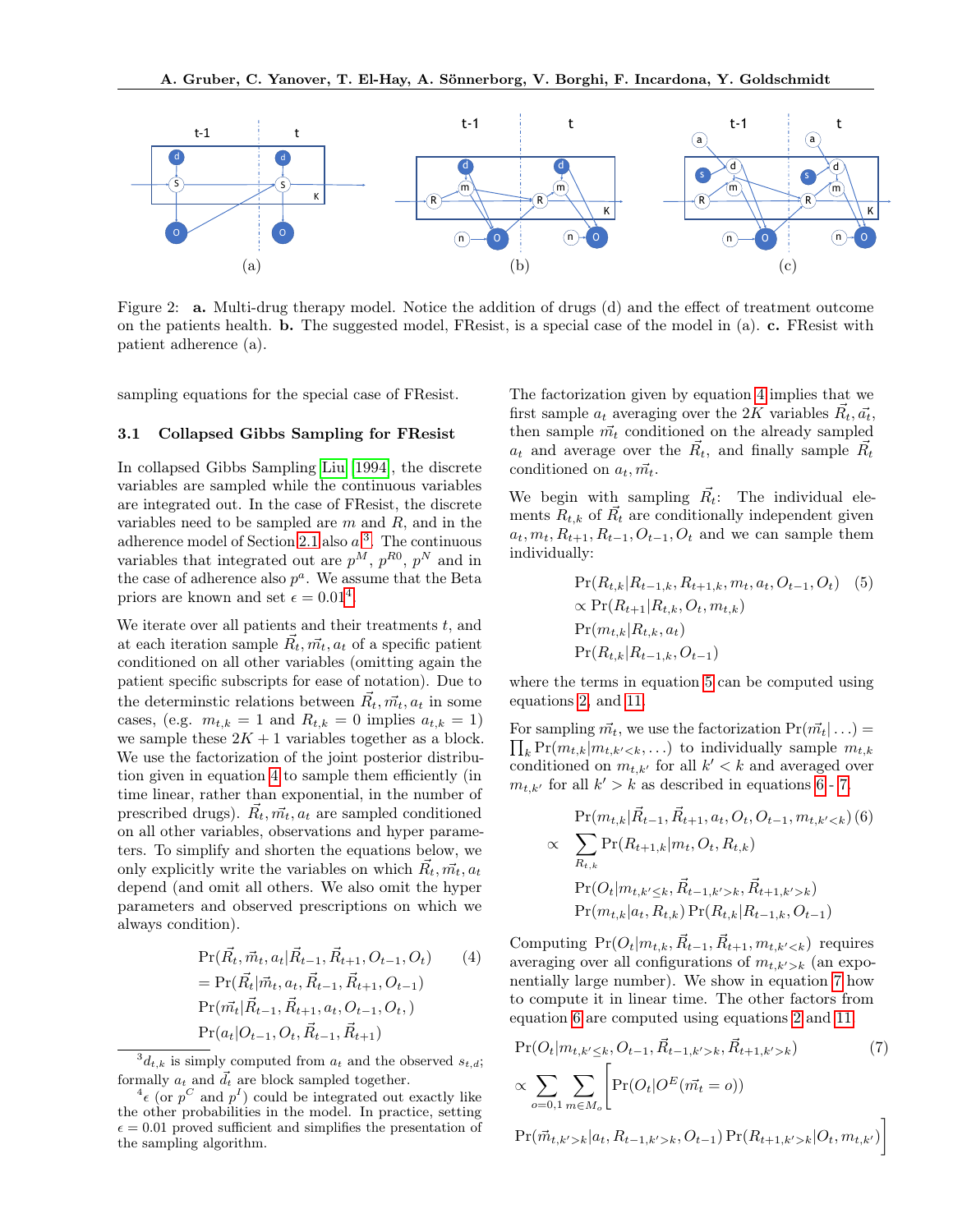where  $M_1 = \{m : O^E(m) = 1\}$  and  $M_0 = \{m :$  $O<sup>E</sup>(m) = 0$ } are the sets of all configurations of  $\vec{m}$ that yield the specific expected outcome  $O^E$ . The sum over  $M_0$  includes the single term where all  $m_k = 1$  (for drugs prescribed at time t). The other sum, over  $M_1$ includes all other configurations. We compute it in time linear in the number of drugs in the therapy using the factoriaztion:

$$
Pr(\vec{m}_t | \vec{R}_{t-1}, a_t) Pr(\vec{R}_{t+1} | O_t, \vec{m}_t, a_t) = (8)
$$

$$
\prod_{k} \left[ \sum_{R_k} \Pr(m_{t,k} | R_{t,k}, a_t) \Pr(R_{t+1,k} | O_t, m_{t,k}, R_{t,k}) \right]
$$

$$
\Pr(R_{t,k} | R_{t-1,k}, O_{t-1})
$$

Similarly,  $a_t$  is sampled while averaging over  $\vec{m}_t$ ,  $\vec{R}_t$  in linear time:

$$
Pr(a_t|O_{t-1}, O_t, \vec{R}_{t-1}, \vec{R}_{t+1})
$$
\n(9)

$$
\propto \Pr(a_t) \Pr(O_t|a_t, \vec{R}_{t-1}, \vec{R}_{t+1}) \tag{10}
$$

where  $Pr(O_t|a_t, \vec{R}_{t-1}, \vec{R}_{t+1})$  is computed using equa-tion [7](#page-4-5) setting  $k' = 0$  (i.e. averaging over all  $m_k, R_k$ ).

The other probabilities required for sampling according to equations [5-](#page-4-3)[7](#page-4-5) are computed from counts of sampled variables:

<span id="page-5-0"></span>
$$
\Pr(m_{t,k} = m | R_{t,k} = 0, a_t = 1) = \frac{C_{k,m}^M + \beta}{\sum_{m'} C_{k,m'}^M + 2\beta} (11)
$$

$$
\Pr(O_t | \vec{m}_t) = \frac{C_{O_t = O_t^E(m)} + \eta}{\sum_n C_n + 2\eta} (12)
$$

$$
\Pr(R_{1,k} = r) = \frac{C_{k,r}^{R_0} + \gamma}{\sum_{r'} C_{k,r'}^{R_0} + 2\gamma} (13)
$$

$$
\Pr(a_{i,t} = a) = \frac{C_{i,a}^A + \alpha}{\sum_{a'} C_{i,a'}^A + 2\alpha} (14)
$$

Where  $C_{k,m}^M, C_{k,r}^{R_0}, C_{i,a}^A$  are the counts of the sampled variables  $m_{.,k}, n_{i,t}, R_{0,k}, a_i$  respectively excluding  $\vec{m}_{i,t}, \vec{R}_{0,i,k}, a_{i,t}$ , and  $C_n$  counts the number of times  $O_t$  is equal or different from  $O_t^E$  (computed from the sampled  $m$ 's).

To summarize, despite the coupling of the chains through patient adherence and therapy outcome, we have derived a sampling algorithm linear in the number of variables to be sampled. This is in contrast to sampling in a general factorial HMM (see appendix A in the supplementary material for details).

# 4 Planning Long-Term Therapies

Having modeled drug resistance evolution using FResist and having learned the model dynamics, we proceed

to using the model for therapy design. Our goal is to plan an entire series of treatments  $a_1, \ldots, a_T$ , possibly different from each other, that would optimize patient's health over the entire time period (in contrast to optimizing only for the first treatments). Due to the Markovian structure of FResist, optimizing such a sequence of treatments is a finite Markov Decision Process (MDP) that can be solved using dynamic programming to find a policy that would maximize the total cumulative reward<sup>[5](#page-5-1)</sup>. Let  $q_t = (m, R, a)_t$  the state at time t,  $a_t \in A$  the action (a combination of drugs) we take at time t and  $O_t(q_t, a_t)$  the outcome of the treatment  $a_t$  if the patient is at state  $q_t$  at time t. We define the immediate reward of a treatment  $a_t$  to be 1 if the treatment is successful and 0 otherwise, and the expected reward of a state  $q_t$  and action  $a_t$  is  $E(O_{t'}|q_t, a_t, \ldots, a_T)$ . We define the value of state  $q_t$  at time t to be the expected outcome of the best treatment (optimized over all possible actions): Our goal is to find the sequence of actions (therapies) yielding an overall maximal reward (maximal cumulative patient health along the entire time period).

$$
V_t(q_t) = \max_{at,\dots,a_T} \sum_{t'=t}^T E(O_{t'}|q_t,a_t,\dots,a_T)
$$
 (15)

With this definition, it follows that:

<span id="page-5-2"></span>
$$
V_T(q_T) = \max_{a \in A} E(O_T(q_T, a)) \tag{16}
$$

$$
V_{t-1}(q_{t-1}) = \max_{a} E(O_{t-1}(q_{t-1}, a)) \qquad (17)
$$

$$
+ \sum_{qt} p(q_t|q_{t-1}, a)V(q_t))
$$

Equations [16-17](#page-5-2) can be solved by dynamic programming with a single backward pass.

#### 5 Experiments

We empirically evaluate and analyse the performance of FResist using synthetic and real data sets. We use predictive log likelihood on a previously unseen test set as our means of validating the model and comparing to other methods. We compare it to logistic regression and random forest as these are the methods currently being used in state of the art decision support systems for selecting a therapy for HIV patients [Revell et al.](#page-8-21) [\[2016,](#page-8-21) [2014\]](#page-8-4), [Rosen-Zvi et al.](#page-9-1) [\[2008\]](#page-9-1). In a previous work, Wang et al. [\[2009\]](#page-9-3) compared random forest to artificial neural networks and SVM with RBF kernel and concluded that random forest outperformed the other methods. The systems in [Revell et al.](#page-8-21) [\[2016,](#page-8-21)

<span id="page-5-1"></span> ${}^{5}$ For optimizing the total cumulative reward indefinitely, one can define a decay factor and use value iteration to solve the optimization problem.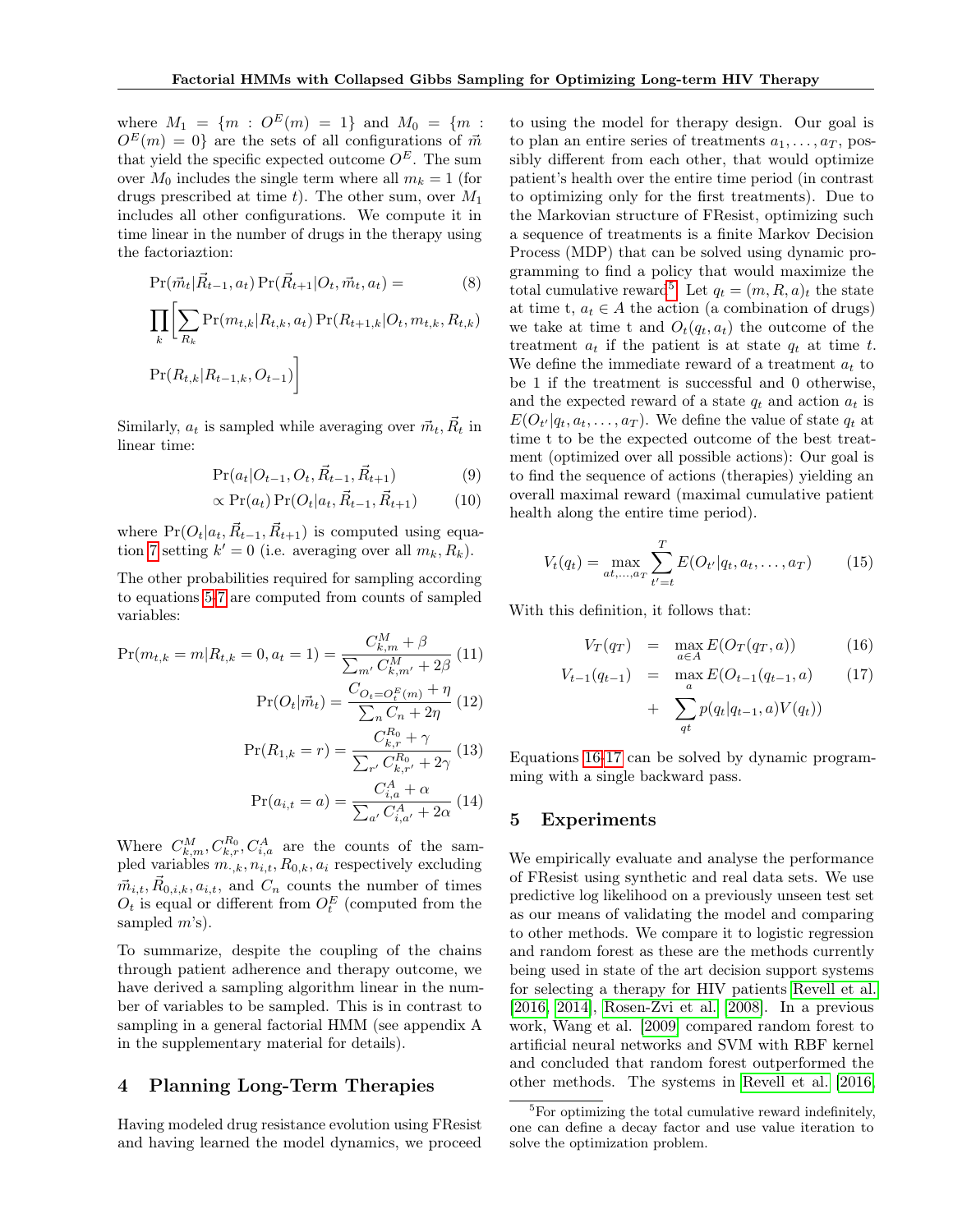[2014\]](#page-8-4), [Rosen-Zvi et al.](#page-9-1) [\[2008\]](#page-9-1) use a diverse range of features including demographic features and have shown them to be very informative for predicting treatment outcome. However, in the comparisons we include in this paper we use only clinical data in the form of therapy and its outcome, as the focus of this paper is on the drug resistance evolution. As a part of decision support system, the method suggested in this paper can be used as an additional feature to logistic regression or random forest similar to the use of a Bayesian network in [Rosen-Zvi et al.](#page-9-1) [\[2008\]](#page-9-1). Following [Rosen-](#page-9-1)[Zvi et al.](#page-9-1) [\[2008\]](#page-9-1), the clinical features that we used for both logistic regression and random forest were: drugs of the current therapy, drugs previously taken by the patient, number of previous treatments, outcome of last treatment.

In the first experiment, we generated a family of datasets with varying outcome noise levels  $(p<sup>N</sup>$  from equation [3\)](#page-2-2) in the range  $0 - 0.2$ . There were 1000 patients in all the datasets, all of them with full adherence  $(a<sub>i</sub> = 1)$ . Each patient received two randomly selected combination therapies, each of which was a series of 10 continuous treatments, to a total of 20 treatments per patient. Each therapy was a random combination of 3 antiretroviral compounds out of a total of 5 available compounds to choose from (yielding  $\binom{5}{3}$  possible therapies). We split each of these datasets to a train set with 500 patients and a test set with the remaining 500. Figure 3(a) shows predictive log likelihood of the three methods as a function of outcome noise. As expected, FResist outperforms the other methods on data generated according to the model. It is interesting to see that as we add noise to the data, the performance of all methods dropped drastically, well beyond the decrease in likelihood expected only due to introducing noisy outcomes in the test set (where random values need to be predicted). The reason for this decrease is that observing a noisy therapy failure, even if just one, is a strong indication that persistent resistance has evolved.

In the second experiment, we tested the effect of patient adherence on predicting therapy outcome. Similar to the first experiment, we generated a family of datasets with the same characteristics, but without any outcome noise  $(p^N = 0)$  and we varied the adherence level  $a_i$ between 1 and 0.8. Figure 3(b) shows predictive log likelihood of the three methods as a function of patient's adherence. Again, FResist outperforms the other two methods (the performance of FResist decreased compared to the previous experiment as adherence was sampled rather than set). Once again, we see a significant drop in performance for all methods as patient adherence decreases. The reason is the increased uncertainty when observing a treatment failure regarding its cause - whether it is due to drug resistance or because

the patient simply did not take the prescribed drugs.

The EuResist dataset<sup>[6](#page-6-0)</sup> is an integrated database containing clinical and demographic data of more than 65000 patients in Europe. From this dataset, we extracted all patients with at least 30 viral load measurements. From these, we selected a random subset of 1000 patients and split them to train and test sets of 500 each. The dataset that we extracted included clinical samples taken between 1997 and 2013. Similar to [Rosen-Zvi et al.](#page-9-1) [\[2008\]](#page-9-1) and others, we associated a clinical sample with a therapy if the sample was taken at least 8 weeks after the therapy started and before the therapy was stopped. We used viral load as the therapy outcome. A treatment was considered successful when the viral load was below 500 copies/mL and failure otherwise (see additional discussion below). Figure 4 compares the predictive log likelihood of FResist, logistic regression and random forest on the 500 patients from the EuResist test set. FResist outperforms the other two methods. To better understand FResist's performance we inspected the samples drawn by it from the posterior distribution. For example, estimating an average patient adherence  $p^A$  by averaging all variables  $a_{p,t}$ , the value learned by FResist is 0.87, which suggests that modeling patient adherence is important. To verify that, we compared the performance of FResist with a range of pre-set values for patient adherence, and we indeed see its importance as shown in Figure 6 (in this experiment, each adherence value was set to all patients, which performs worse than an individually learned value on the train set, but generalizes better to the test set in this setting where adherence is not individually fit to the patients in the test set). Another interesting observation is the importance of modeling the prior resistance (Figure 5): In our dataset (train and test combined), 473 out of 1000 of the first treatments failed.

It is important to note some limitations of the above empirical validation: The EuResist data is retrospective (in contrast to data from clinical trials): Drugs were selected by physicians who expected them to be effective for a specific patient. This means that a therapy prescribed for patient  $i$  is more likely to succeed for i than for others. However, the above methods ignore this bias and assume that apriori (before observing any treatment outcome) there is no difference between the patients with respect to therapy chance of success. We did not adjust for this bias in our study and this is a subject for future work.

Another limitation of the above analysis is the significant progress made in HIV research and treatment during the years in which the EuResist data has been col-

<span id="page-6-0"></span> $6$ https://www.euresist.org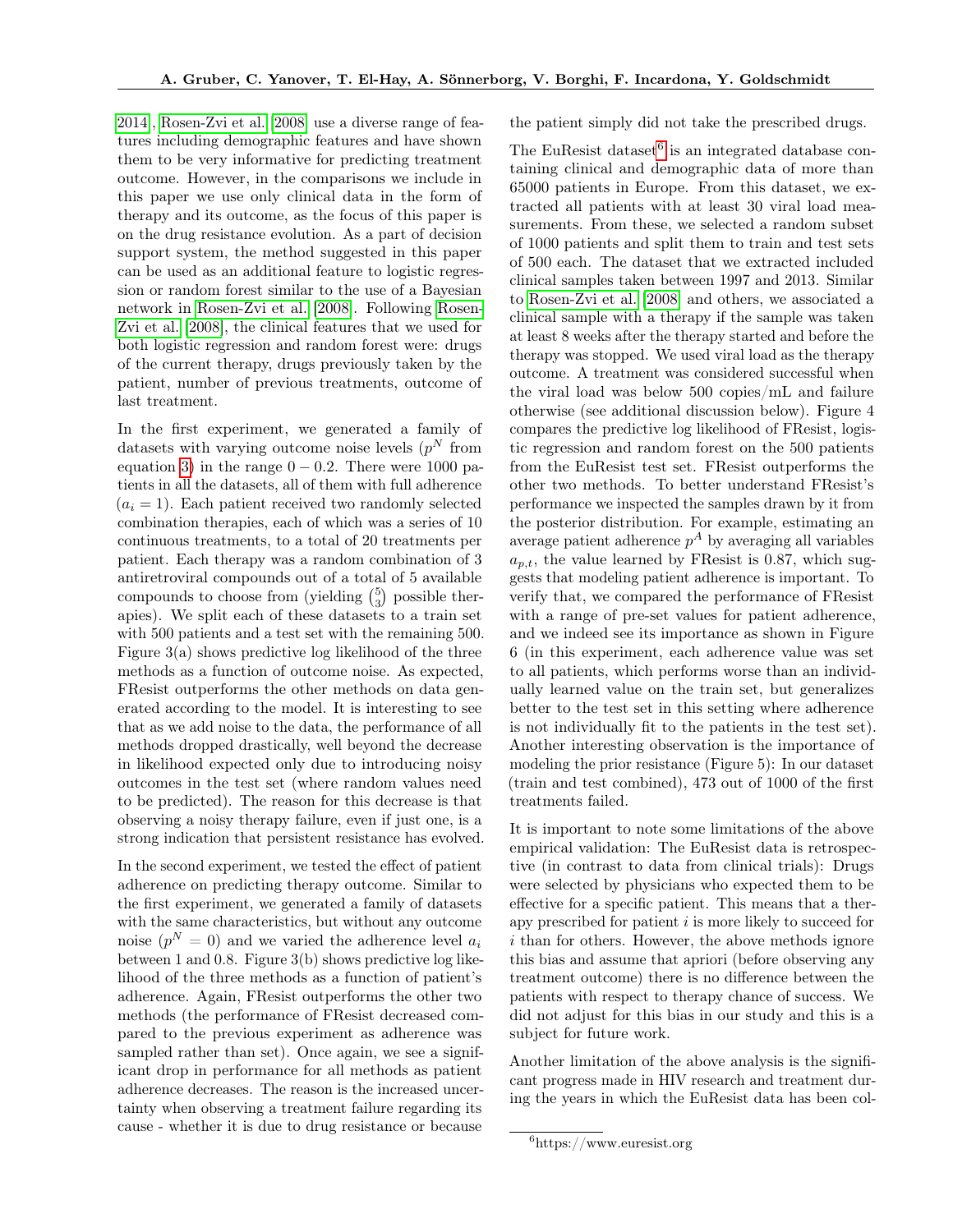

Figure 3: a. Test log likelihood of FResist (black), logistic regression (LR, red) and random forest (RF, green) as a function of the noise added to synthetic data. b. Test log likelihood as a function of patient adherence .



Figure 4: Log likelihood (test) of FResist, logistic regression and random forest on the EuResist dataset.



Figure 5: EuResist: Modeling prior drug resistance greatly outperforms assuming full initial drug sensitivity.



Figure 6: Patient Adherence: Optimal value is smaller than 1.

lected: availability of drugs and guidelines has changed with the introduction of new drugs and new drug classes. Moreover, the ability to detect HIV in the blood has improved significantly. While in the past viral load below 500 copies/mL could not be detected, it is now possible to detect the virus even when its level in the blood is below 50 copies/mL. To avoid an inconsistent definition of treatment success in different years, we chose 500 as our threshold for therapy success (for untreated patients, viral load is in the range of tens hundreds of thousands).

## 6 Summary

In this paper we presented FResist, a novel probabilistic graphical model for the evolution of drug resistance in HIV. The model derives from Factorial HMM and specifies relations between therapy drugs, mutations, persistent resistance and therapy outcome. It further extends Factorial HMMs by modeling patient adherence. Approximate learning in FResist is done using a novel Collapsed Gibbs Sampling algorithm that we developed, new also in the context of Factorial HMM.

Compared to state of the art decision support systems for HIV therapy selection, FResist more accurately predicts therapy outcome, and gains insight regarding patient adherence to the therapy. Further, it plans a series of treatments optimizing patient's health in the long term, while existing systems provide greedy therapy recommendations optimized for the success of a single treatment at a time.

While motivated by drug resistance in HIV, it would be interesting to apply FResist to other diseases with emerging drug resistance and multi-drug therapies such as certain types of cancer. Other directions for future research include adjusting for bias in the clinical data used for training, taking possible side effects into account when planning a series of treatment or considering drug cross resistance.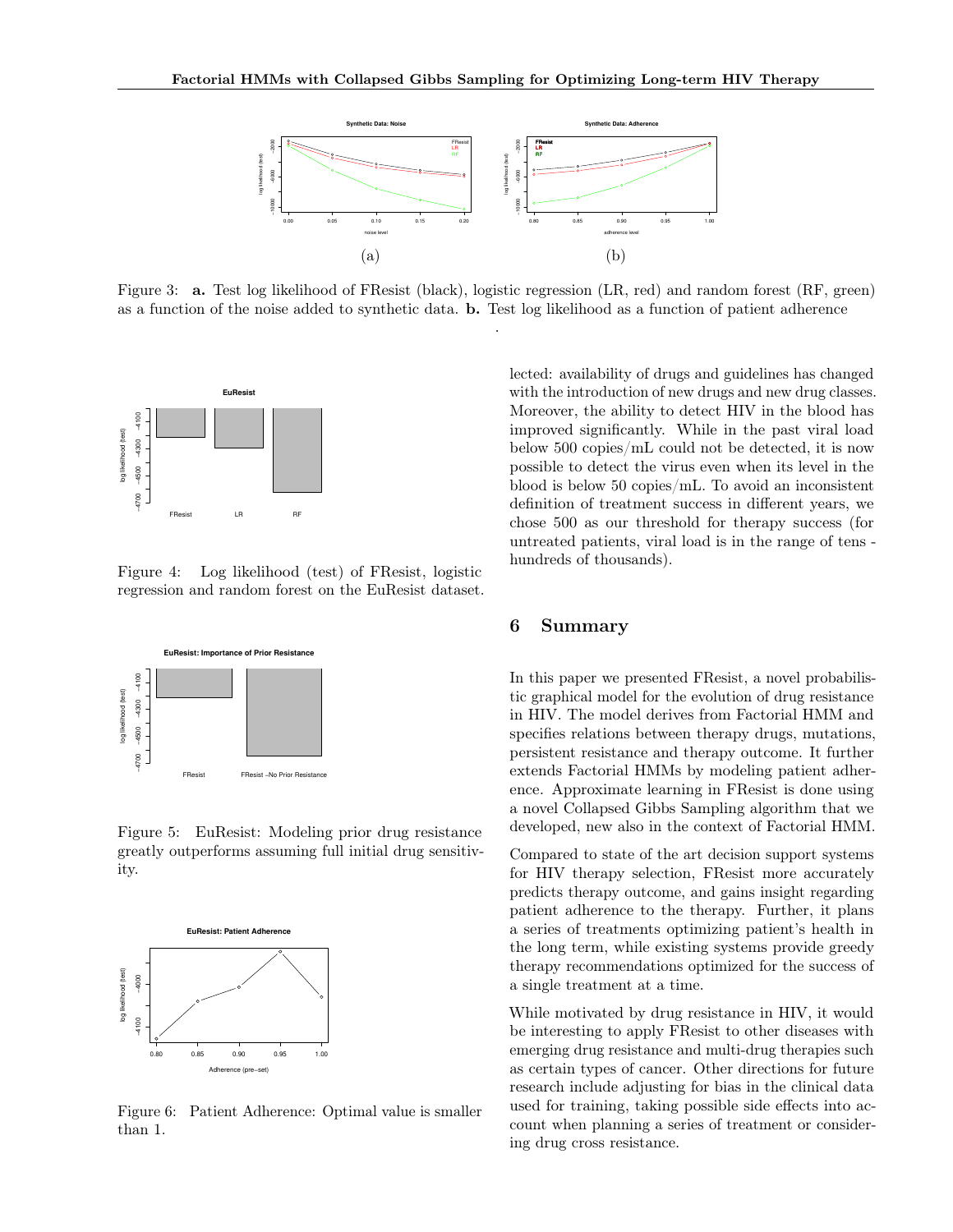### References

- <span id="page-8-2"></span>AIDSInfo. Guidelines for the use of antiretroviral agents in hiv-1-infected adults and adolescents. Panel on Antiretroviral Guidelines for Adults and Adolescents. Department of Health and Human Services., 2016. URL [http://www.aidsinfo.nih.gov/](http://www.aidsinfo.nih.gov/ContentFiles/AdultandAdolescentGL.pdf) [ContentFiles/AdultandAdolescentGL.pdf](http://www.aidsinfo.nih.gov/ContentFiles/AdultandAdolescentGL.pdf).
- <span id="page-8-8"></span>P. Arora and N. M. Dixit. Timing the emergence of resistance to anti-hiv drugs with large genetic barriers. PLoS Comput Biol, 5(3):e1000305, 2009.
- <span id="page-8-13"></span>M. Brand, N. Oliver, and A. Pentland. Coupled hidden markov models for complex action recognition. In Computer vision and pattern recognition, 1997. proceedings., 1997 ieee computer society conference on, pages 994–999. IEEE, 1997.
- <span id="page-8-10"></span>F. Clavel and A. J. Hance. Hiv drug resistance. New England Journal of Medicine, 350(10):1023–1035, 2004.
- <span id="page-8-17"></span>W. Dong. Variational inference with agent-based models. In Proceedings of the 2016 International Conference on Autonomous Agents & Multiagent Systems, pages 854–863. International Foundation for Autonomous Agents and Multiagent Systems, 2016.
- <span id="page-8-15"></span>W. Dong, K. Heller, and A. Pentland. Graph-coupled hmms for modeling the spread of infection. In Uncertainty in Artificial Intelligence, 2012.
- <span id="page-8-7"></span>T. El-Hay, O. Weissbrod, E. Eban, M. Zazzi, and F. Incardona. Structured proportional jump processes. In Proceedings of the Thirtieth Conference on Uncertainty in Artificial Intelligence, pages 172–181. AUAI Press, 2014.
- <span id="page-8-16"></span>K. Fan, M. Eisenberg, A. Walsh, A. Aiello, and K. Heller. Hierarchical graph-coupled hmms for heterogeneous personalized health data. In Proceedings of the 21th ACM SIGKDD International Conference on Knowledge Discovery and Data Mining, pages 239–248. ACM, 2015.
- <span id="page-8-9"></span>Z. Ghahramani, M. I. Jordan, and P. Smyth. Factorial hidden markov models. *Machine learning*, 29(2-3): 245–273, 1997.
- <span id="page-8-12"></span>T. R. Glass, S. De Geest, R. Weber, P. L. Vernazza, M. Rickenbach, H. Furrer, E. Bernasconi, M. Cavassini, B. Hirschel, M. Battegay, et al. Correlates of self-reported nonadherence to antiretroviral therapy in hiv-infected patients: the swiss hiv cohort study. JAIDS Journal of Acquired Immune Deficiency Syndromes, 41(3):385–392, 2006.
- <span id="page-8-18"></span>T. L. Griffiths and M. Steyvers. Finding scientific topics. Proceedings of the National academy of Sciences, 101 (suppl 1):5228–5235, 2004.
- <span id="page-8-19"></span>T. L. Griffiths, M. Steyvers, D. M. Blei, and J. B. Tenenbaum. Integrating topics and syntax. In NIPS, volume 4, pages 537–544, 2004.
- <span id="page-8-11"></span>S.-H. Kim, S. M. Gerver, S. Fidler, and H. Ward. Adherence to antiretroviral therapy in adolescents living with hiv: systematic review and meta-analysis. Aids, 28(13):1945–1956, 2014.
- <span id="page-8-6"></span>R. G. Krishnan, U. Shalit, and D. Sontag. Structured inference networks for nonlinear state space models. arXiv preprint arXiv:1609.09869, 2016.
- <span id="page-8-20"></span>J. S. Liu. The collapsed gibbs sampler in bayesian computations with applications to a gene regulation problem. Journal of the American Statistical Association, 89(427):958–966, 1994.
- <span id="page-8-1"></span>M. Ocfemia, A. Hernandez, N. Saduvala, A. Oster, and H. Hall. Epidemiology of hiv-1 transmitted drug resistance among men who have sex with men in the united states. In XXIV International HIV Drug Resistance Workshop, 2015.
- <span id="page-8-14"></span>W. Pan, W. Dong, M. Cebrian, T. Kim, J. H. Fowler, and A. S. Pentland. Modeling dynamical influence in human interaction: Using data to make better inferences about influence within social systems. IEEE Signal Processing Magazine, 29(2):77–86, 2012.
- <span id="page-8-0"></span>T. Pierson, J. McArthur, and R. F. Siliciano. Reservoirs for hiv-1: mechanisms for viral persistence in the presence of antiviral immune responses and antiretroviral therapy. Annual review of immunology, 18(1):665–708, 2000.
- <span id="page-8-5"></span>M. Prosperi, A. Pironti, F. Incardona, G. Tradigo, and M. Zazzi. Predicting human-immunodeficiency virus rebound after therapy initiation/switch using genetic, laboratory, and clinical data. In Proceedings of the 7th ACM International Conference on Bioinformatics, Computational Biology, and Health Informatics, pages 611–615. ACM, 2016.
- <span id="page-8-3"></span>M. C. Prosperi, M. Rosen-Zvi, A. Altmann, M. Zazzi, S. Di Giambenedetto, R. Kaiser, E. Schülter, D. Struck, P. Sloot, D. A. Van De Vijver, et al. Antiretroviral therapy optimisation without genotype resistance testing: a perspective on treatment history based models. PloS one,  $5(10):e13753$ , 2010.
- <span id="page-8-4"></span>A. Revell, M. Boyd, D. Wang, S. Emery, B. Gazzard, P. Reiss, A. Sighem, J. Montaner, H. Lane, and B. Larder. A comparison of computational models with and without genotyping for prediction of response to second-line hiv therapy. HIV medicine, 15 (7):442–448, 2014.
- <span id="page-8-21"></span>A. D. Revell, D. Wang, R. Wood, C. Morrow, H. Tempelman, R. L. Hamers, P. Reiss, A. I. van Sighem, M. Nelson, J. S. Montaner, et al. An update to the hiv-treps system: the development and evaluation